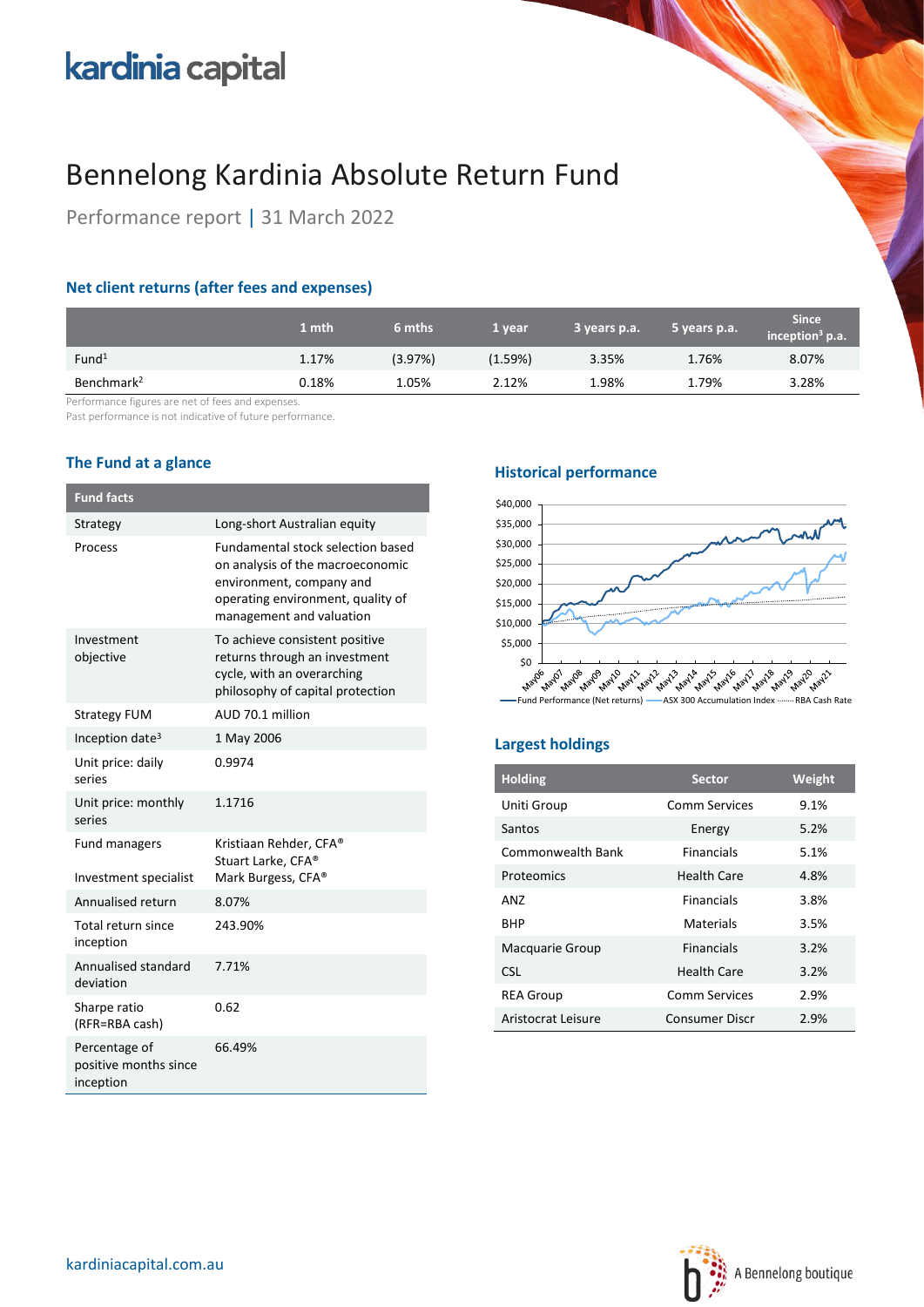

#### **Portfolio exposure analysis**

#### **Market and fund commentary**

The Bennelong Kardinia Absolute Return Fund returned +1.17% in March, while the market had a very strong month (S&P/ASX300 Accum Index +6.90%). The market rallied on the back of peace talks between Russia and Ukraine, although nothing material has eventuated to date to end the conflict.

The best sectors for the month were Information Technology (+13.2%), Energy (+9.8%) and Materials (+8.9%), while REITs (+1.2%), Health Care (+2.5%) and Consumer Discretionary (+4.2%) lagged.

Global markets were solid (S&P500 +3.7%, FTSE 100 +1.4% Euro Stoxx 600 -0.4%, MSCI Asia ex Japan -2.0%).

Key contributors and detractors for the month:

| <b>Positive</b><br>contributors | <b>Basis</b><br>points | <b>Negative</b><br>contributors | <b>Basis</b><br>points |
|---------------------------------|------------------------|---------------------------------|------------------------|
| Firefinch                       | $+66$                  | James Hardie                    | $-45$                  |
| Commonwealth<br><b>Bank</b>     | $+56$                  | Sandfire                        | $-23$                  |
| <b>BHP</b>                      | $+45$                  | Proteomics                      | $-20$                  |
| loneer                          | $+27$                  | HUB <sub>24</sub>               | $-14$                  |
| Macquarie<br>Group              | $+21$                  | Aristocrat<br>Leisure           | $-14$                  |

Firefinch is a gold producer in Mali with one of the world's largest undeveloped lithium deposits. The deposit is a long life, large scale and low-cost open pit project with an initial mine life of 23 years. The company signed a 50:50 JV with Ganfeng Lithium in exchange for US\$130m of equity funding. We expect a spin out and ASX listing of the lithium asset as Leo Lithium later this year.

We consider Commonwealth Bank to be one of the best run Australian banks with a powerful retail franchise. CBA operates on a superior return on equity compared to its peer group and will be a beneficiary of interest rate rises. As rates rise we expect CBA's margins to expand. With inflation evident across the entire Australian economy we believe

interest rates will rise faster than the market is currently expecting.

BHP rose 11% during the month driven by strong increases in the prices of the company's key commodities (iron ore +12%, copper +4%, metallurgical coal +20%, nickel +32%).

Ioneer is the owner of a lithium/borates project in Nevada USA which is currently working through the approval process to ultimately produce 22ktpa lithium carbonate and 175ktpa boric acid. The mine has a 60mt reserve with a mine life of 26 years. Late in the month it was speculated that the Biden administration would invoke its Cold War powers to encourage domestic production of critical minerals for electric-vehicle and other types of batteries.

James Hardie fell 9% during the month due to concerns over how the US housing market would fare in an environment of rapid rate rises. At the US Federal Reserve's March meeting, the "dot plot" suggests that the Fed is looking to raise the Fed Funds rate six more times this year. The company reported a strong 3Q profit result and upgraded FY22 and FY23 guidance in February.

Sandfire fell 15% for the month despite the strong copper price after the company downgraded production guidance and increased cost estimates at its recently acquired MATSA copper asset in Spain. The stock triggered the Fund's stop loss limits so was sold.

Proteomics fell 4% although there was no material newsflow during the month. The company announced that its PromarkerD diabetic kidney disease test had been granted a patent in India. Last month the company announced the completion of the 'pre-assessment' phase of its application to have PromarkerD included on the Australian Medicare Benefit Schedule (MBS). The inclusion on the schedule would see eligible patients receive a Medicare rebate for PromarkerD in Australia and represents a key milestone for commercialising the test domestically.

Commodity prices were generally solid with iron ore up 12% to US\$153/t and Brent oil up 6% to US\$107/bbl driven by the Russian invasion of Ukraine and global supply concerns. Copper rose 7% to US\$4.75/lb. Gold was up 1% to US\$1937/oz due to geopolitical tensions. The A\$/US\$ rose 3% to US\$0.75.

#### **Outlook & Positioning**

We increased our net exposure to 73.1% with the more extreme scenarios in relation to the Russian invasion of Ukraine not playing out (at this stage). The key changes included closing our short position in Share Price Index Futures and many of our individual short positions.

The largest exposures for the Fund are the major banks, resources and energy. Given rising inflation and rising bond yields, we have lower exposure to rate-sensitive sectors, loss-making stocks and expensive lower quality technology companies. We believe a tapering of quantitative easing by the US Federal Reserve and faster than expected interest rate rises is the key issue for markets in calendar year 2022.